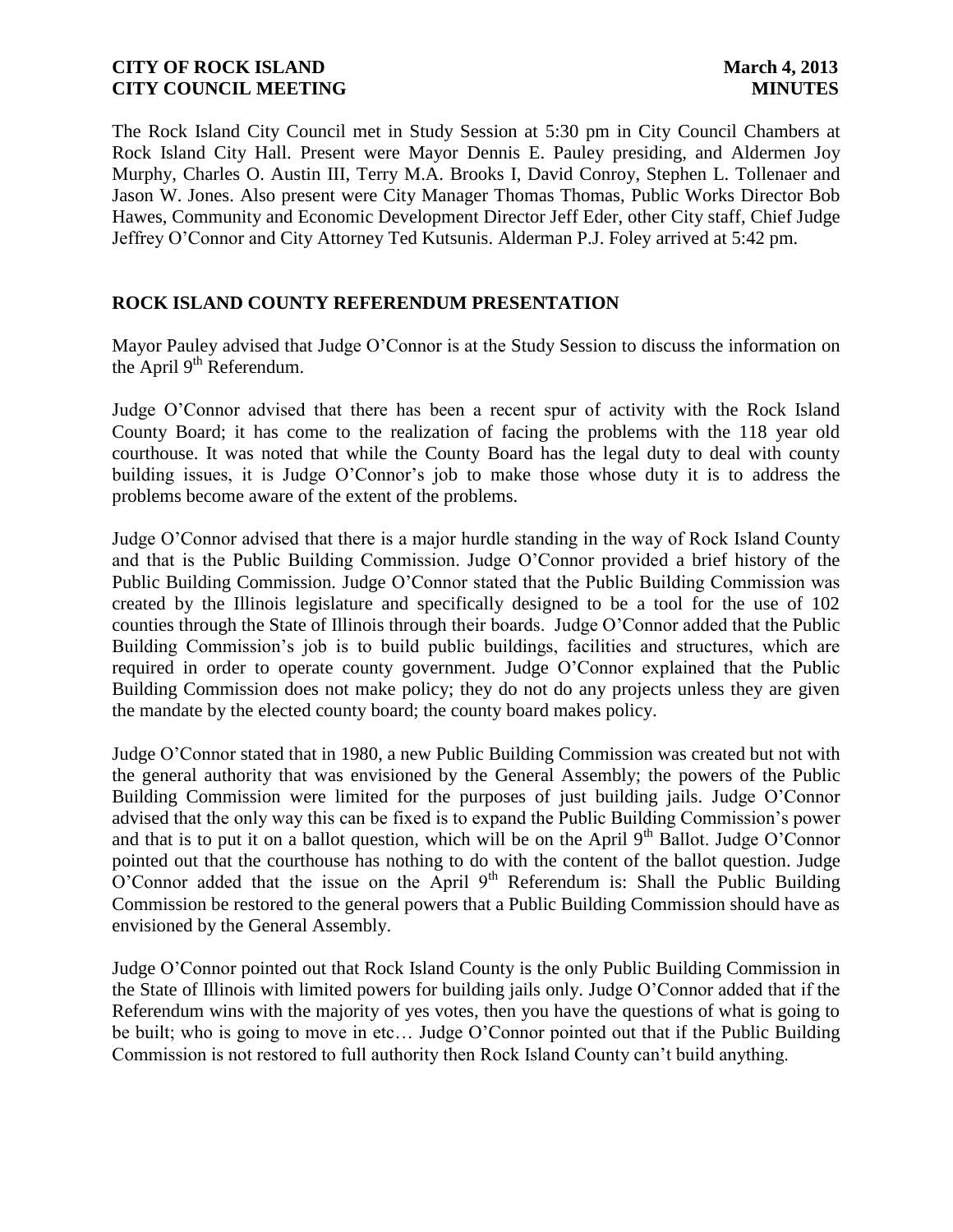Judge O'Connor and Council discussed concerns that the public may have in regards to taxes and the Public Building Commission and the condition of the Rock Island County Courthouse. Council and Judge O'Connor also discussed options as it related to whether or not the Public Building Commission is restored to full authority and whether or not the referendum passes on April  $9^{th}$ .

# **COLLEGE HILL DISTRICT BUSINESS PLAN PRESENTATION**

Community and Economic Development Director Jeff Eder stated that the College Hill Plan was identified as one of Council's goals. Mr. Eder added that the College Hill District Business Plan will be put on the website tomorrow and the plan will be open for public comments.

Mr. Eder discussed the planning process as it related to College Hill. Mr. Eder advised that City staff and business owners initiated the planning process in the summer of 2010 for the College Hill District. It was noted that there were meetings held throughout the planning process and the College Hill District Organization was established in 2011. Mr. Eder indicated that a visual survey was conducted by the Lakota Group in September of 2011; the rest of the study was conducted in house by staff. It was noted there has been revisions to this plan.

Mr. Eder indicated that the College Hill District Organization adopted bylaws and officers were elected in May of 2011 and they were formally incorporated in early 2012. It was noted that there were 19 members in the first paid year of membership, which began in 2012. Mr. Eder stated they have applied for their  $501(c)(6)$  non-profit status. Mr. Eder advised that the College Hill District Organization has already implemented a number of items outlined in the plan.

Mr. Eder stated that the plan has a vision statement in which the College Hill District is a vibrant, growing, sustainable business and neighborhood community that enhances the quality of life for residents and visitors. Mr. Eder advised that the goals for the College Hill District Organization include; project College Hill as a vibrant and growing district; promote sustainable businesses and support and enhance the neighborhood community.

Mr. Eder discussed various strategies to meet these goals. Mr. Eder advised that the College Hill District Organization is identifying audiences and trying to work together to create marketing materials. It was noted that they have held events. Mr. Eder pointed out that in the plan, there were some recommendations for streetscape designs and some of the identified items in the plan still need funding sources. Mr. Eder stated that some of the strategies to meet their business goals include; strengthen business to enhance the atmosphere for existing businesses, diversify the business mix to fill market gaps and eliminate vacant and underutilized properties. Mr. Eder stated that another strategy is how to encourage multimodal transportation. Mr. Eder added that the College Hill District is an urban area and it is a very walkable neighborhood. Mr. Eder also discussed strategies to meet the neighborhood community goal, which included; utilizing planning and zoning to ensure appropriate transitions and minimize land use conflicts between commercial and residential uses; and develop partnerships with institutions, business and neighborhood organizations. Mr. Eder further discussed these strategies.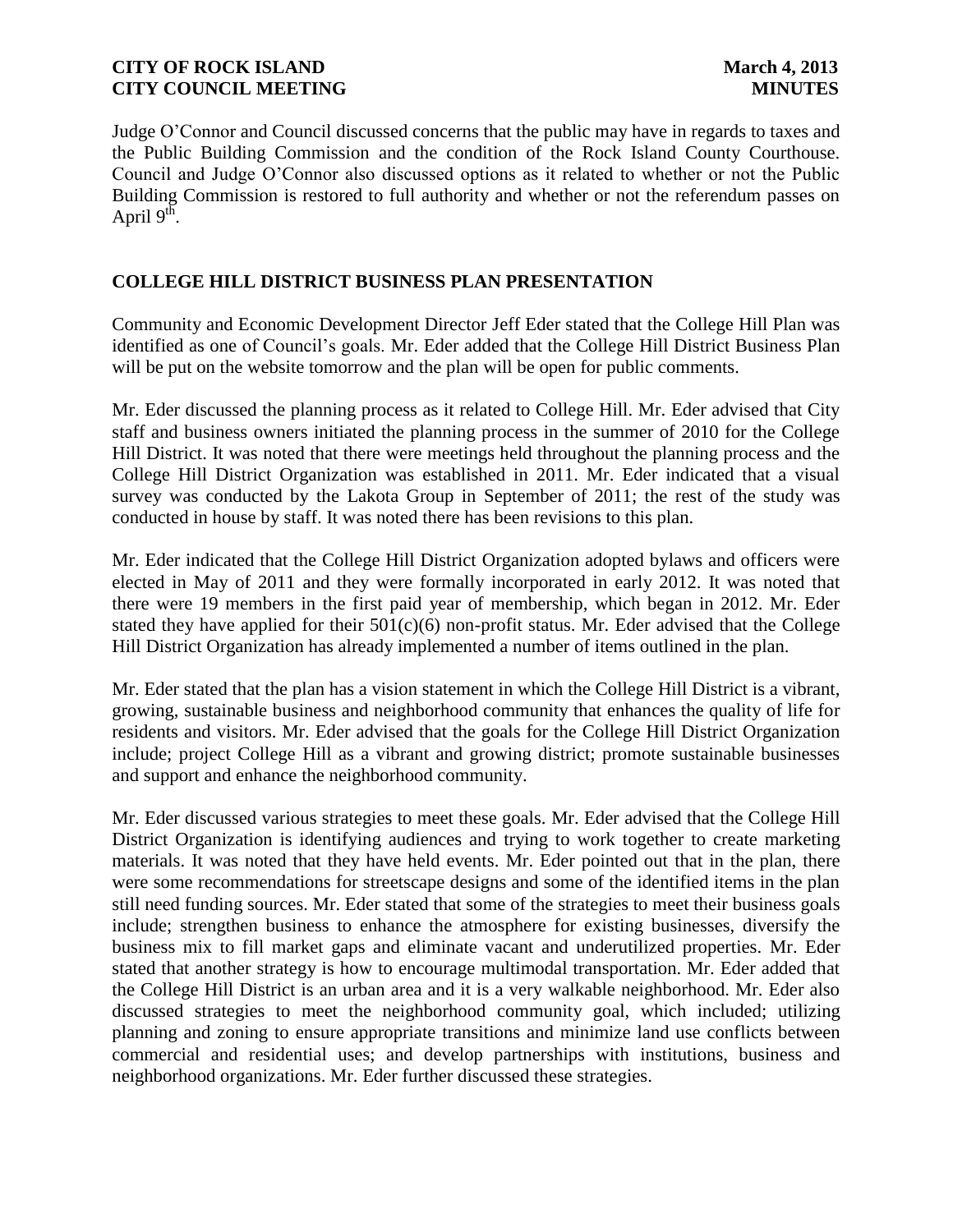Mr. Eder advised that the plan implementation will be a multi approach with private investment and public entities. Mr. Eder pointed out that the College Hill District Organization will continue to complete the action strategies that were outlined in the plan and additional ones that the organization has come up with. Mr. Eder commented that the Community and Economic Development Department staff will continue to work with all stakeholders, which includes the ones that are partners of the College Hill District Organization as well as the other businesses that have chosen not to be part of this organization. Council and Mr. Eder further discussed this item as it related to other businesses that are not part of the organization.

Mr. Eder advised that this plan will be put on the website as a draft plan. Mr. Eder indicated that the Planning Commission will hold a Public Hearing on this plan, which is tentatively scheduled for April 2, 2013. It was noted that at the hearing, there will be an opportunity for public input. Mr. Eder advised that depending on the outcome of the Public Hearing, it is tentatively scheduled to come back to Council for adoption on April 15, 2013.

Council further discussed Mr. Eder's presentation on the College Hill District Business Plan.

# **ADJOURNMENT**

A motion made by Alderman Tollenaer and seconded by Alderman Jones to adjourn the meeting carried by the following Aye and No vote. Those voting Aye being; Alderwoman Murphy, Alderman Austin, Alderman Brooks, Alderman Conroy, Alderman Foley, Alderman Tollenaer and Alderman Jones; those voting No, none. The meeting was adjourned at 6:20 pm.

> \_\_\_\_\_\_\_\_\_\_\_\_\_\_\_\_\_\_\_\_\_\_\_\_\_\_\_\_\_\_ Aleisha L. Patchin, City Clerk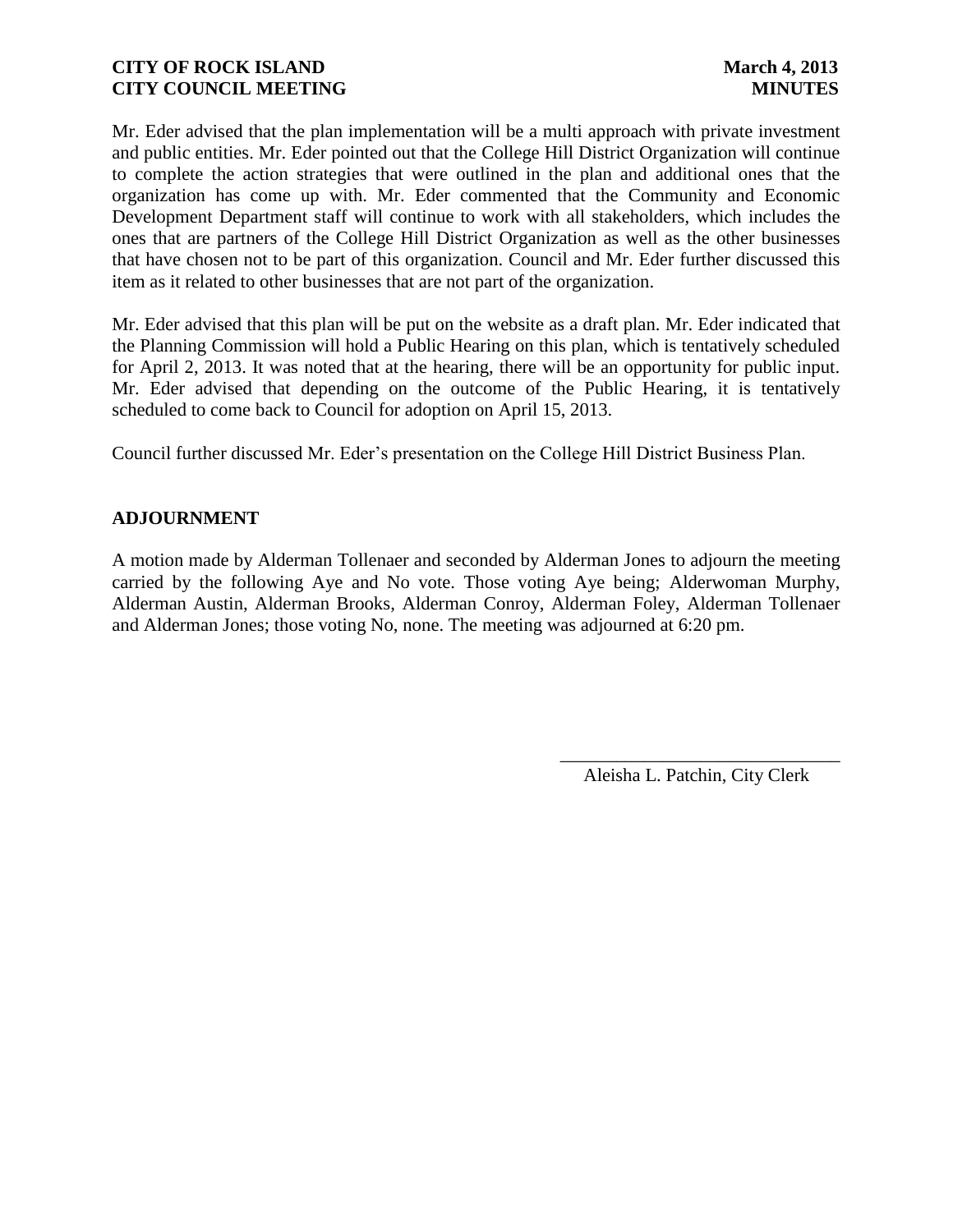Rock Island City Council met in regular session at 6:45 pm in Council Chambers of Rock Island City Hall. Present were Mayor Dennis E. Pauley presiding, and Aldermen Joy Murphy, Charles O. Austin III, Terry M.A. Brooks I, David Conroy, P.J. Foley, Stephen L. Tollenaer and Jason W. Jones. Also present were City Manager Thomas Thomas and City Attorney Ted Kutsunis.

### Introductory Proceedings

Mayor Pauley called the meeting to order and led in the Pledge of Allegiance. Alderwoman Murphy gave the Invocation.

### Agenda Item #5 **Minutes of the meeting of February 18, 2013 and Minutes of the meeting of February 23, 2013**.

A motion was made by Alderman Foley and seconded by Alderman Conroy to approve the minutes of the meeting of February 18, 2013 and Minutes of the meeting of February 23, 2013 as printed. The motion carried by the following Aye and No vote; those voting Aye being; Alderwoman Murphy, Alderman Austin, Alderman Brooks, Alderman Conroy, Alderman Foley, Alderman Tollenaer and Alderman Jones; those voting No, none.

### Agenda Item #6 **Update Rock Island by Mayor Pauley.**

Mayor Pauley advised that a ground breaking and new business announcement for the  $11<sup>th</sup>$  Street development will be held on Friday, March  $8<sup>th</sup>$  at 9:30 am. The Mayor added that if there is inclement weather, it will be held inside City Limits for the announcement and then everyone will step outside for the ribbon cutting, which will be located on the west side of  $11<sup>th</sup>$  Street at the intersection of Blackhawk Road at the former trailer court site. Mayor Pauley advised that the 11<sup>th</sup> Street development is a redevelopment of the former trailer court site; it is going to serve as a catalyst for the new development along  $11<sup>th</sup>$  Street, which will preserve and expand jobs, increase the tax base and eliminate blight. Mayor Pauley commented that the development includes the movement of Blackhawk College and Chris Elsberg State Farm Insurance Agency from their current locations on 11<sup>th</sup> Street in order to prepare for the new Walmart. Mayor Pauley advised that another business will announce their move to the location at the press conference. It was noted that more information will be available at the event.

Mayor Pauley advised that the Army War College will bring experts to Augustana College. Students of the U.S. Army War College and members of the Eisenhower National Security Series will speak on current social issues and the impact on America's Armed Forces on Wednesday, March  $20<sup>th</sup>$  at 7:00 pm in Centennial Hall at 3703 7<sup>th</sup> Avenue. Mayor Pauley stated that the event is free and open to the public. The Mayor added that this is an opportunity to hear high-ranking military officers discuss the military and how they help solve world problems of diplomacy. It was noted that for more information, please contact Keri Rursch, director of public relations at (309) 794-7721 or [kerirursch@augustana.edu.](mailto:kerirursch@augustana.edu)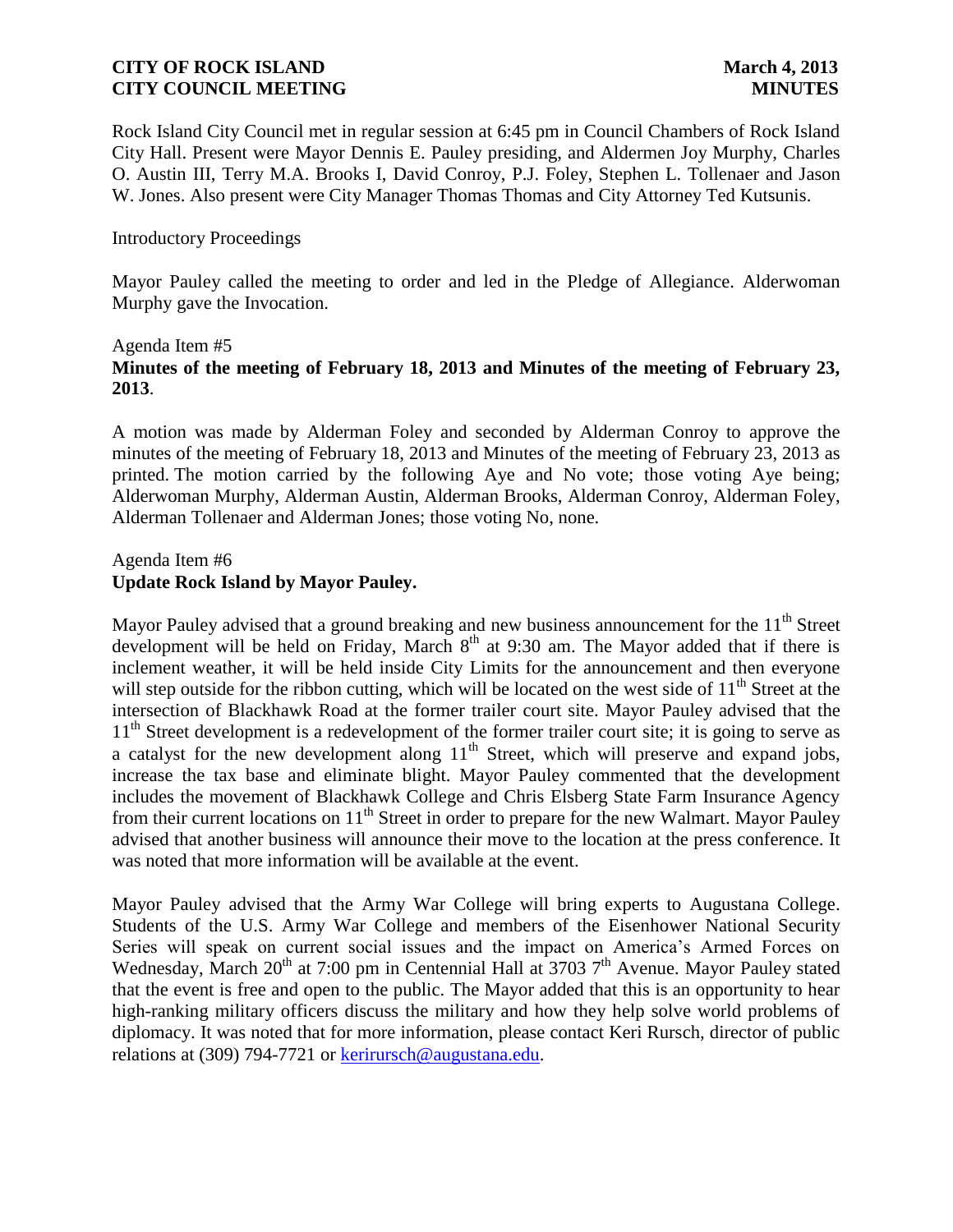Mayor Pauley stated that the Rock Island Preservation Commission is a nine member city-wide commission appointed by the Mayor. Mayor Pauley offered that the commission is tasked with designating landmarks and historic districts as well as reviewing changes to designated historic properties. The Mayor stated that members can only serve two terms so every year there are openings. Mayor Pauley advised that right now, three members are needed for this commission. The Mayor commented that one of the commissioners who has completed two terms is from Broadway, so that at least one of the replacements should be a Broadway resident, since historic districts should be represented on the commission. It was noted that meetings are held on the  $4<sup>th</sup>$ Wednesday of each month, usually beginning at 4:00 pm. The Mayor advised that if you or someone you know is interested, contact Brandy Howe, Urban Planner II at [howe.brandy@rigov.org](mailto:howe.brandy@rigov.org) or 732-2903.

Mayor Pauley stated to join us for "Mrs. Lincoln Goes to Washington," featuring a special appearance by Mrs. Mary Todd Lincoln, during Women's History Month at 2:00 pm to 3:00 pm on Monday, March  $18<sup>th</sup>$  at the Main Library Community Room at 401  $19<sup>th</sup>$  Street. Mayor Pauley advised that actress Laura Keyes shares the first lady's side of the story in a one-woman drama set against the couple's first trip to Washington City in October 1847. It was noted that this event is sponsored by Friends of the Rock Island Public Library.

### Agenda Item #7

# **Proclamation declaring March 3 through March 9, 2013 as Women in Construction Week.**

Mayor Pauley read the proclamation. Ms. Gina Jackson, Vice President of the National Association of Women in Construction (NAWIC), Chapter 50 accepted the proclamation. Ms. Jackson thanked the Mayor and Council for the proclamation. Ms. Jackson stated that their mission is to enhance the success of women in the construction industry through educational opportunities, networking and community industry service projects. Ms. Jackson further discussed the mission of the National Association of Women in Construction.

### Agenda Item #8

### **Proclamation declaring March 2013 as American Red Cross Month.**

Mayor Pauley read the proclamation. Ms. Betsy Pratt, CEO of the American Red Cross of the Quad Cities area accepted the proclamation. Ms. Pratt thanked the Council and the Mayor for the proclamation. Ms. Pratt stated that March has been American Red Cross month since 1943. Ms. Pratt advised that American Red Cross Month is a time to honor people in the community that help the Red Cross, but also it is a call to action to ask the community to continue to support the Red Cross. Ms. Pratt added that since July in Rock Island, 2,600 youth have received life saving health and safety education programs. Ms. Pratt further discussed the services that the American Red Cross provides.

Agenda Item #9 **CLAIMS**

It was moved by Alderman Austin and seconded by Alderman Jones to accept the following report and authorize payment as recommended. The motion carried by the following Aye and No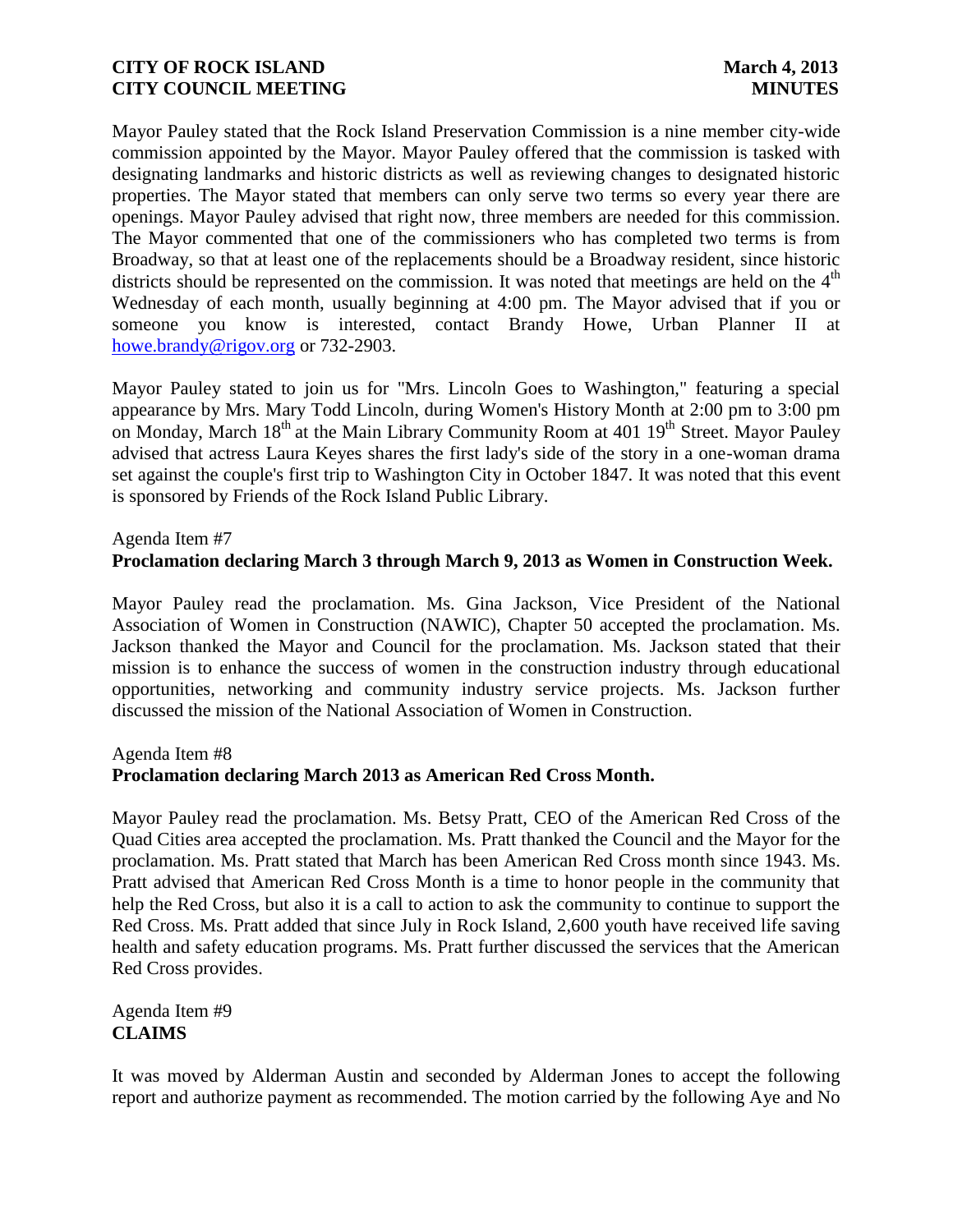vote; those voting Aye being; Alderwoman Murphy, Alderman Austin, Alderman Brooks, Alderman Conroy, Alderman Foley, Alderman Tollenaer and Alderman Jones; those voting No, none.

a. Report from the Administrative Services Department regarding payment in the amount of \$7,660.51 to Kutsunis and Weng P.C. for legal services rendered for the month of February 2013.

### Agenda Item #10

**Report from the Administrative Services Department regarding General Liability Claim settlements for the properties at 1523 36th Street, 1527 36th Street and 1525 36th Street, recommending to offer the residents at 1523 36th Street and 1527 36th Street 50% of the property value and 50% of any damaged personal articles, and 50% to the resident at 1525 36th Street for the repair to their finished basement along with any damaged personal articles in the total estimated amount of \$114.056.00**.

It was moved by Alderwoman Murphy and seconded by Alderman Tollenaer to approve the general liability claim settlements as recommended for discussion purposes.

Discussion followed.

Brandon Foley of 1527 36<sup>th</sup> Street stepped forward. Mr. Foley stated that there was a water main break two houses down from his property. Mr. Foley explained that it caved in his basement wall and seven feet of water came into his house. Mr. Foley inquired as to how the City came up with 50% of the value of his house.

City Manager Thomas advised that this was an accident that occurred and the City tried to assist the residents that were affected through an assessment of the property damage combined with the history of the water main lines.

Mr. Foley commented that he lost his house; it is not livable and he has no money to fix it. Mr. Foley added that it seems like more could have been done.

Public Works Director Bob Hawes stated that when Public Works received the call, a repair crew was sent out immediately to shut it down. Mr. Hawes explained that this water main is about a block from a water tower. Mr. Hawes added that by the time the crew arrived, the water tower had drained. Mr. Hawes noted that this is the first time the water main had leaked; it was built in 1949.

Council discussed this issue. At this time, City Manager Thomas and City Attorney Kutsunis consulted.

City Attorney Kutsunis stated that as legal counsel for the City, he was advising Council that he would not recommend a public forum discussion at this time about prior inspections done on the system. City Attorney Kutsunis added that he would like the opportunity to discuss this issue first with staff and make a recommendation to the City Manager as to how to proceed as far as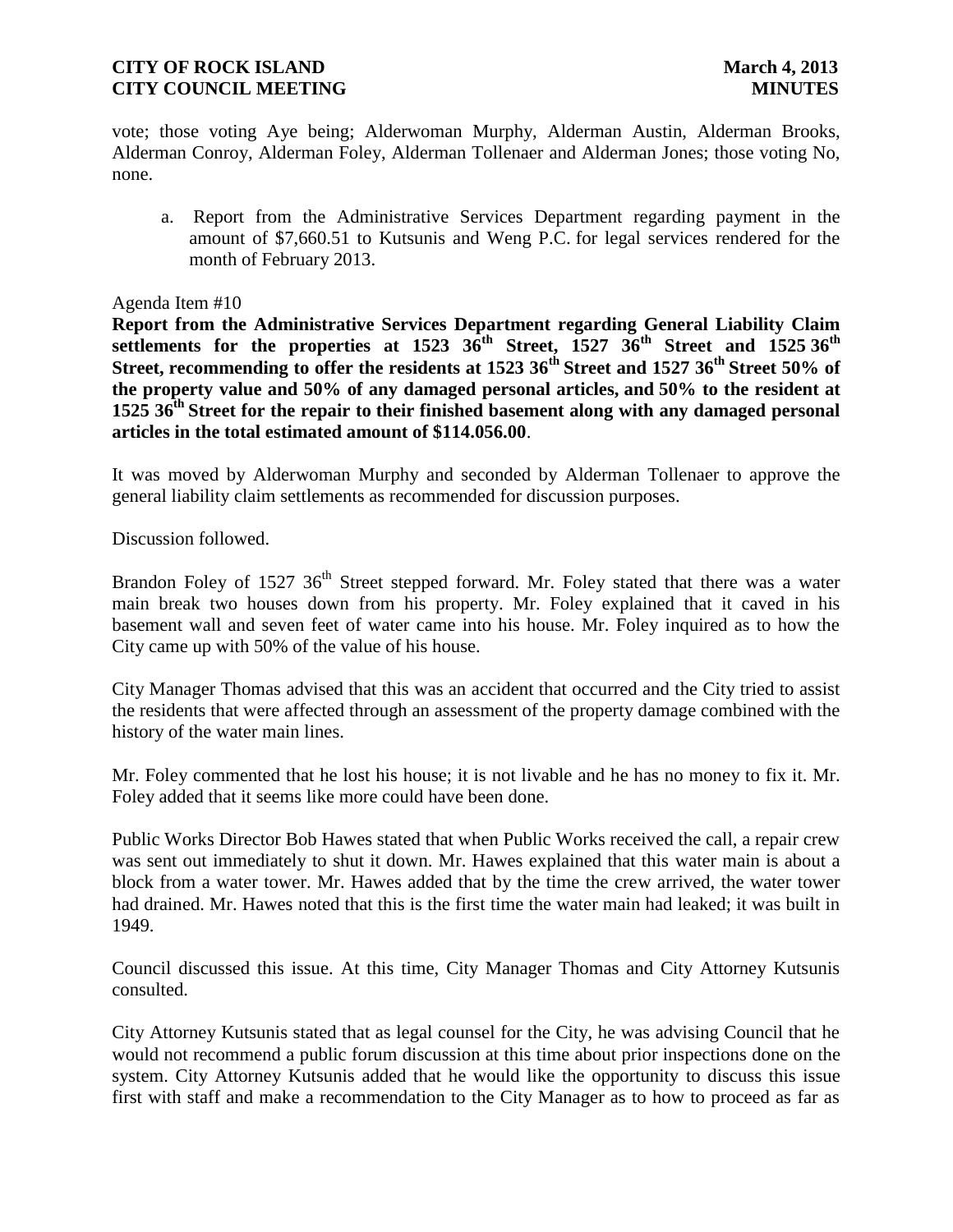these types of discussions. City Attorney Kutsunis pointed out that there are legal reasons for this.

Alderman Conroy inquired as to whether the City is required to pay for this type of incident under Illinois statutes. City Attorney Kutsunis advised that under Illinois law, the City is responsible for its property. Mr. Kutsunis stated that the water mains that are the City's are the City's property. Mr. Kutsunis explained that the City is responsible if the water main becomes a dangerous condition, but before the City can be held liable, there has to be proof by the person suing the City that the City had actual or constructive knowledge that there was a problem and that the City did nothing to take care of it.

Council further discussed this issue as it related to whether or not insurance companies take care of these types of incidents concerning floods.

Administrative Services Department Director John Thorson stated that all of the homeowners do have insurance but they don't have a rider for floods. Mr. Thorson added that this would be considered a flood because this was surface water that entered their homes. Council further discussed this issue as it related to the value of the properties.

Justin Anderson of 1525 36<sup>th</sup> Street stepped forward. Mr. Anderson voiced concerns in regards to the water coming into his house and creating damage to his property. Mr. Anderson stated that they never had a problem with the basement leaking when it rained before this incident occurred, and now the basement leaks every time it rains. Mr. Anderson commented that the insurance doesn't cover it because they are not in the flood zone.

Alderwoman Murphy had concerns in regards to not receiving inspection information. Alderwoman Murphy stated that when Council needs to make a decision, they need to receive the information. Alderwoman Murphy also had concerns in regards to the report on this item.

At this time, Alderwoman Murphy withdrew her motion and Alderman Tollenaer withdrew his second. Alderman Conroy encouraged Alderwoman Murphy not to withdraw her motion, but to defer this item for several weeks until Council receives more information because this deserves a vote.

Alderwoman Murphy stated that she would not withdraw her motion. Alderwoman Murphy then motioned to defer this item. Council discussed the time frame for deferment.

After discussion, Alderwoman Murphy moved to defer Agenda Item #10 for two weeks, Alderman Tollenaer seconded. The motion carried by the following Aye and No vote; those voting Aye being; Alderwoman Murphy, Alderman Austin, Alderman Brooks, Alderman Conroy, Alderman Foley, Alderman Tollenaer and Alderman Jones; those voting No, none.

Agenda Item #11

**Claims for the weeks of February 15 through February 21 in the amount of \$2,094,138.89 and February 22 through February 28 in the amount of \$480,842.42.**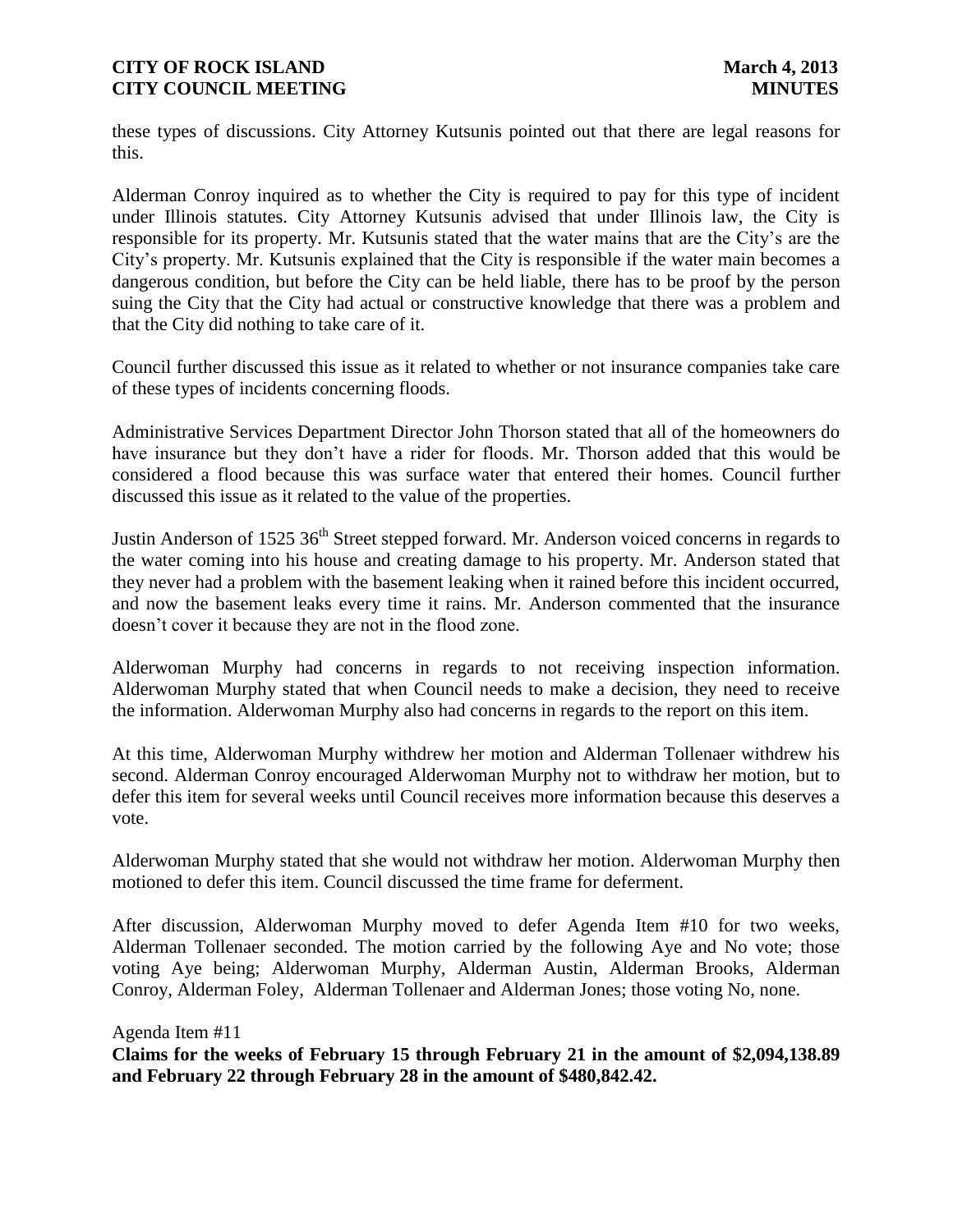Alderman Austin moved and Alderman Foley seconded to allow the claims. The motion carried by the following Aye and No vote; those voting Aye being; Alderwoman Murphy, Alderman Austin, Alderman Brooks, Alderman Conroy, Alderman Foley, Alderman Tollenaer and Alderman Jones; those voting No, none.

### Agenda Item #12 **Payroll for the weeks of February 4 through February 17 in the amount of \$1,231,361.09.**

It was moved by Alderwoman Murphy and seconded by Alderman Foley to allow the payroll. The motion carried by the following Aye and No vote; those voting Aye being; Alderwoman Murphy, Alderman Austin, Alderman Brooks, Alderman Conroy, Alderman Foley, Alderman Tollenaer and Alderman Jones; those voting No, none.

### Agenda Item #13

# **Report from the Public Works Department regarding the purchase of rehabilitation parts for primary clarifier #2 at the Mill Street wastewater treatment plant from Zimmer and Francescon, Inc. in the amount of \$37,907.00.**

Alderman Jones moved and Alderman Foley seconded to approve the purchase as recommended. The motion carried by the following Aye and No vote; those voting Aye being; Alderwoman Murphy, Alderman Austin, Alderman Brooks, Alderman Conroy, Alderman Foley, Alderman Tollenaer and Alderman Jones; those voting No, none.

### Agenda Item #14

# **Report from the Public Works Department regarding bids for the Quad City Botanical Center's Children's Garden, recommending the bid be awarded to Brandt Construction Company in the amount of \$962,979.50.**

It was moved by Alderman Jones and seconded by Alderwoman Murphy to award the bid as recommended and authorize the City Manager to execute the contract documents.

Discussion followed. Alderman Jones inquired upon Parks and Recreation Director Bill Nelson to explain this item.

Mr. Nelson stated that this is part of a grant that was received through transportation and tourism for the Scenic Byways. Mr. Nelson added that there is also a grant that the Botanical Center asked for through the Illinois Public Museum. Mr. Nelson further discussed the grants and project.

After discussion, the motion carried by the following Aye and No vote; those voting Aye being; Alderwoman Murphy, Alderman Austin, Alderman Brooks, Alderman Conroy, Alderman Foley, Alderman Tollenaer and Alderman Jones; those voting No, none.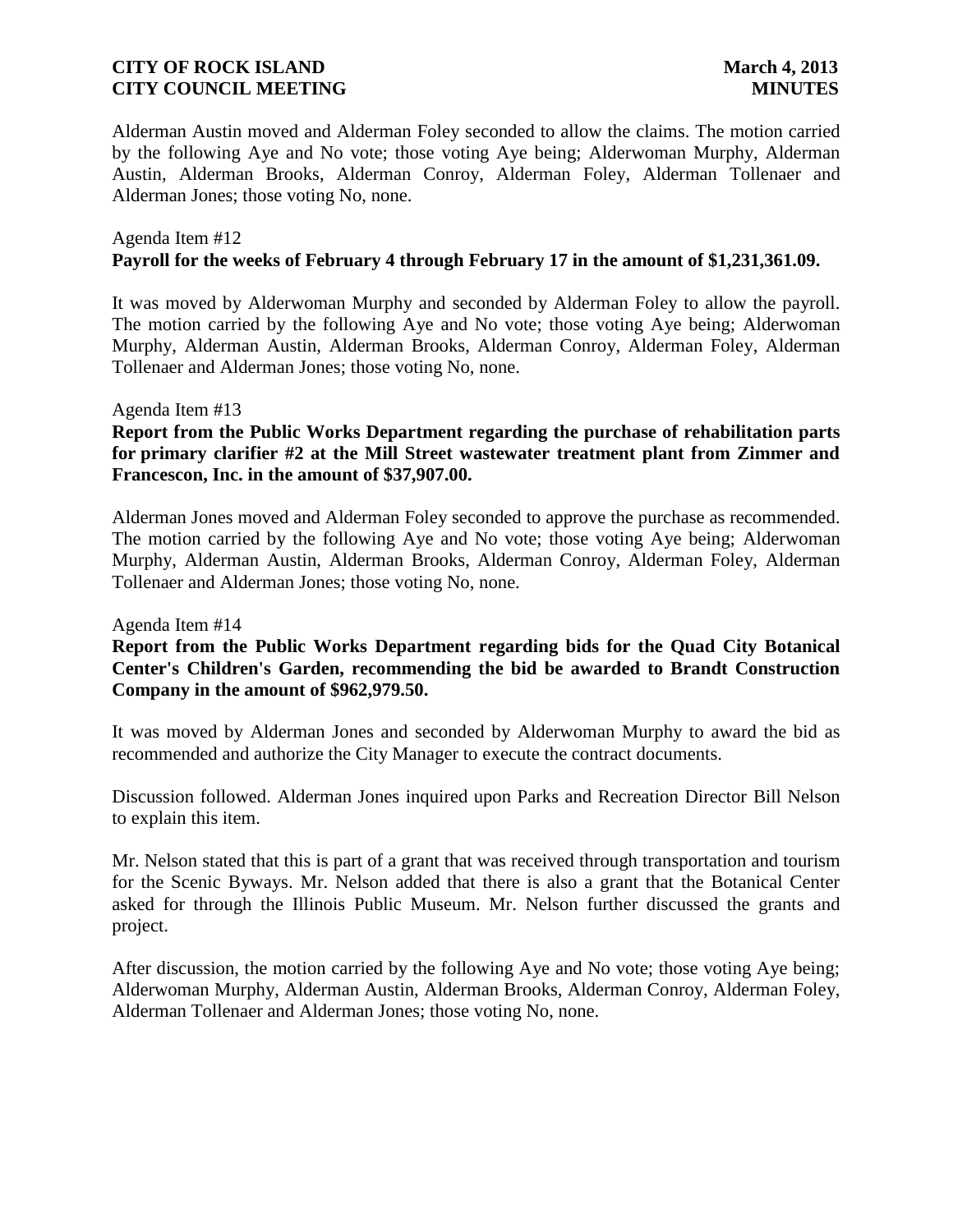#### Agenda Item #15

# **Report from the Finance Department regarding an intergovernmental agreement between the Illinois Office of the Comptroller and the City of Rock Island regarding access to the Comptroller's Local Debt Recovery Program**.

Alderwoman Murphy moved and Alderman Conroy seconded to approve the agreement as recommended and authorize the City Manager to execute the contract documents. The motion carried by the following Aye and No vote; those voting Aye being; Alderwoman Murphy, Alderman Austin, Alderman Brooks, Alderman Conroy, Alderman Foley, Alderman Tollenaer and Alderman Jones; those voting No, none.

### Agenda Item #16

**Report from the Public Works Department regarding an amendment to the agreement with Symbiont for additional engineering services related to the proposed wet weather treatment system at the Mill Street wastewater treatment facility in the amount of \$77,330.00**.

It was moved by Alderman Foley and seconded by Alderman Conroy to approve the amendment as recommended and authorize the City Manager to execute the contract documents. The motion carried by the following Aye and No vote; those voting Aye being; Alderwoman Murphy, Alderman Austin, Alderman Brooks, Alderman Conroy, Alderman Foley, Alderman Tollenaer and Alderman Jones; those voting No, none.

### Agenda Item #17

## **Report from the Finance Department regarding an adjustment to the Fiscal Year 2013 Budget, recommending increasing the Capital Improvement Fund budget in the amount of \$239,184.00**.

Alderman Foley moved and Alderman Conroy seconded to approve the budget adjustment as recommended. The motion carried by the following Aye and No vote; those voting Aye being; Alderwoman Murphy, Alderman Austin, Alderman Brooks, Alderman Conroy, Alderman Foley, Alderman Tollenaer and Alderman Jones; those voting No, none.

### Agenda Item #18

## **Report from the Community and Economic Development Department regarding an amendment to an unrecorded ordinance vacating segments of 27th Street and a north/south alley for the Audubon School property.**

It was moved by Alderwoman Murphy and seconded by Alderman Tollenaer to consider, suspend the rules and pass the ordinance. The motion carried by the following Aye and No vote; those voting Aye being; Alderwoman Murphy, Alderman Austin, Alderman Brooks, Alderman Conroy, Alderman Foley, Alderman Tollenaer and Alderman Jones; those voting No, none.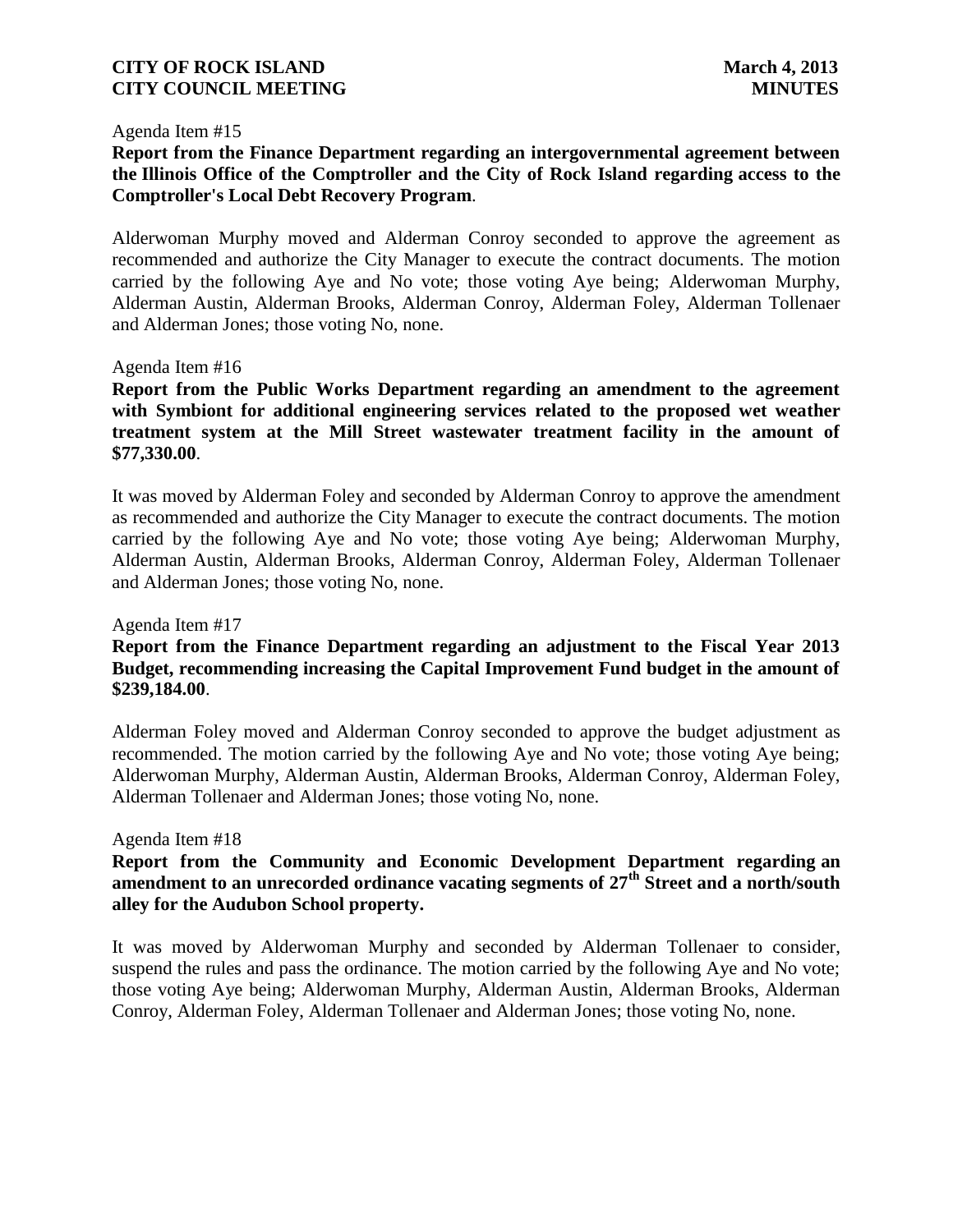### Agenda Item #19

# **Report from the Community and Economic Development Department regarding a request from Ericka Mcelrath to apply for a Special Use Permit to operate a day care center at 621 23rd Street.**

Alderman Tollenaer moved and Alderman Jones seconded to allow for the application of the special use permit as recommended. The motion carried by the following Aye and No vote; those voting Aye being; Alderwoman Murphy, Alderman Austin, Alderman Brooks, Alderman Conroy, Alderman Foley, Alderman Tollenaer and Alderman Jones; those voting No, none.

### Agenda Item #20

# **Report from the Mayor regarding appointments to Neighborhood Partners**.

It was moved by Alderwoman Murphy and seconded by Alderman Foley to approve the appointments as recommended. The motion carried by the following Aye and No vote; those voting Aye being; Alderwoman Murphy, Alderman Austin, Alderman Brooks, Alderman Conroy, Alderman Foley, Alderman Tollenaer and Alderman Jones; those voting No, none.

Jim Braet, Patrick Doherty, Kurt Frank, Roxanne Nowinski and Steve Trainor were appointed to Neighborhood Partners for three year terms expiring in February 2016.

Agenda Item #21

**Report from the City Clerk regarding a Special Ordinance amending Chapter 8, Article XIII, Sec. 8-426 (b) Issuance; Fees; Display and Sec. 8-427 (a) Denial; Revocation as it relates to Transient Merchants.** 

Alderman Conroy moved to pass Sec.8-426 (b) only and Alderman Foley seconded.

Mayor Pauley clarified the motion stating that the motion is to approve Sec. 8-426 (b) and do nothing with Sec. 8-427 (a).

Alderman Conroy stated; that is correct. Alderman Conroy advised that Council is adjusting the fees so that there can be a three month license and Council is not changing the other portion.

After discussion, the motion carried by the following Aye and No vote; those voting Aye being; Alderwoman Murphy, Alderman Austin, Alderman Brooks, Alderman Conroy, Alderman Foley, Alderman Tollenaer and Alderman Jones; those voting No, none.

Mayor Pauley stated as to whether there was a motion for Sec. 8-427 (a). No one motioned. The Mayor inquired for a second time as to whether there was a motion, no one motioned.

Alderman Conroy explained that the first part is for people that want to have a three month license to sell a variety of things. Alderman Conroy added that Council is not creating the second portion that changes who is eligible; that portion will stay as is.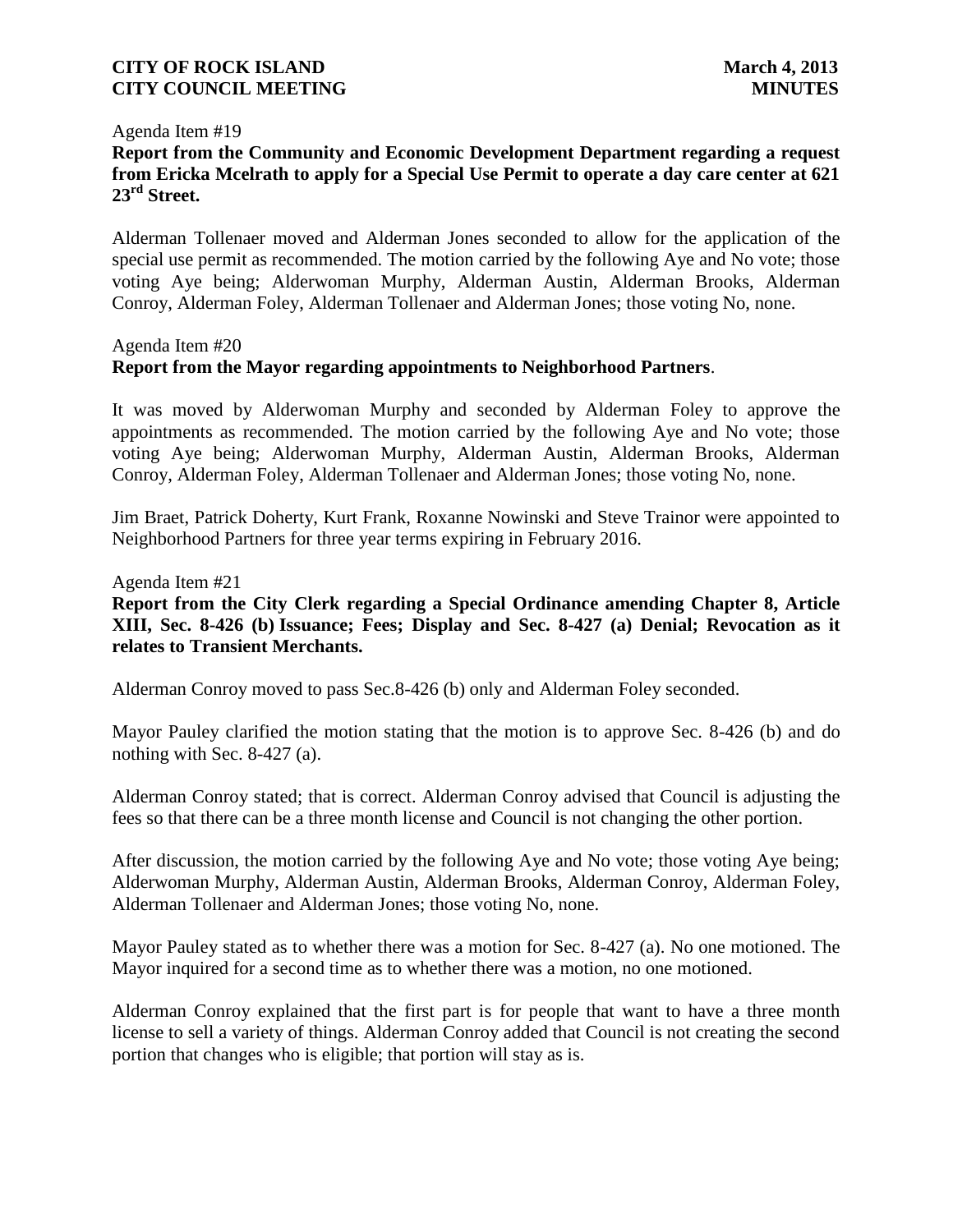Mayor Pauley inquired for a third time as to whether there was a motion. With no motion coming forward, Sec. 8-427 (a) died for lack of a motion.

### Agenda Item #22

**Report from the City Clerk regarding an amendment to video gaming terminal fees, recommending to decrease the annual license fee of \$250.00 per video gaming terminal to \$125.00 per video gaming terminal, effective May 1, 2013.**

It was moved by Alderwoman Murphy and seconded by Alderman Jones to approve the decrease in the annual license fee for video gaming terminals as recommended and refer to the City Attorney for an ordinance.

Discussion followed.

Alderman Austin stated that he wanted to make sure that the City is not comparing against someone else's pinball machines or other types of games.

Mayor Pauley stated that other communities have chosen to leave their video gaming machines at the same rate as they had for other games; the City chose to impose a \$250.00 fee for the video gaming terminals per machine. Mayor Pauley stated that City is comparing video gaming to video gaming.

Mr. Mike Mizeur owner of the Quarter Til Tap stepped forward. Mr. Mizeur stated that some of the owners in the last five years are struggling to make ends meet; business had gone down because of the no smoking ban, recession and a few other things. Mr. Mizeur advised that this is the last hope for keeping his doors open. Mr. Mizeur commented that he was requesting a lower fee to help the business out. Mr. Mizeur added that he would like the fee to go down lower than \$125.00. Mr. Mizeur commented that the fee for other kinds of games is \$65.00 and the City doesn't make anything off of them except for the yearly fee; where now with the video gaming, the City will receive 5% of what the businesses make on the machine and charge a fee.

Council discussed this issue as it related to the amount of video gaming terminals in Mr. Mizeur's establishment and estimated revenue that would be generated with the machines.

Mr. Butch Babinski owner of the Polish Pub stepped forward. Mr. Babinski stated that most of the surrounding cities are a lot cheaper than what Rock Island is. Mr. Babinski stated that he understood what the City did two years ago, but he was worried about what will happen when the newness wears off in regards to the video gaming terminals. Mr. Babinski stated that he wasn't objecting to fees, he would just like for it to be fair. Mr. Babinski added that he thought the fees should be lowered.

Mr. Troy Green, owner of Roosters Sports Bar and Grill stepped forward. Mr. Green stated that the other surrounding cities charge for their pool tables, dart machines etc. and there is no revenue collected on those machines except for the yearly fee. Mr. Green further discussed his establishment. Mr. Green commented that he has applied to the State for the video gaming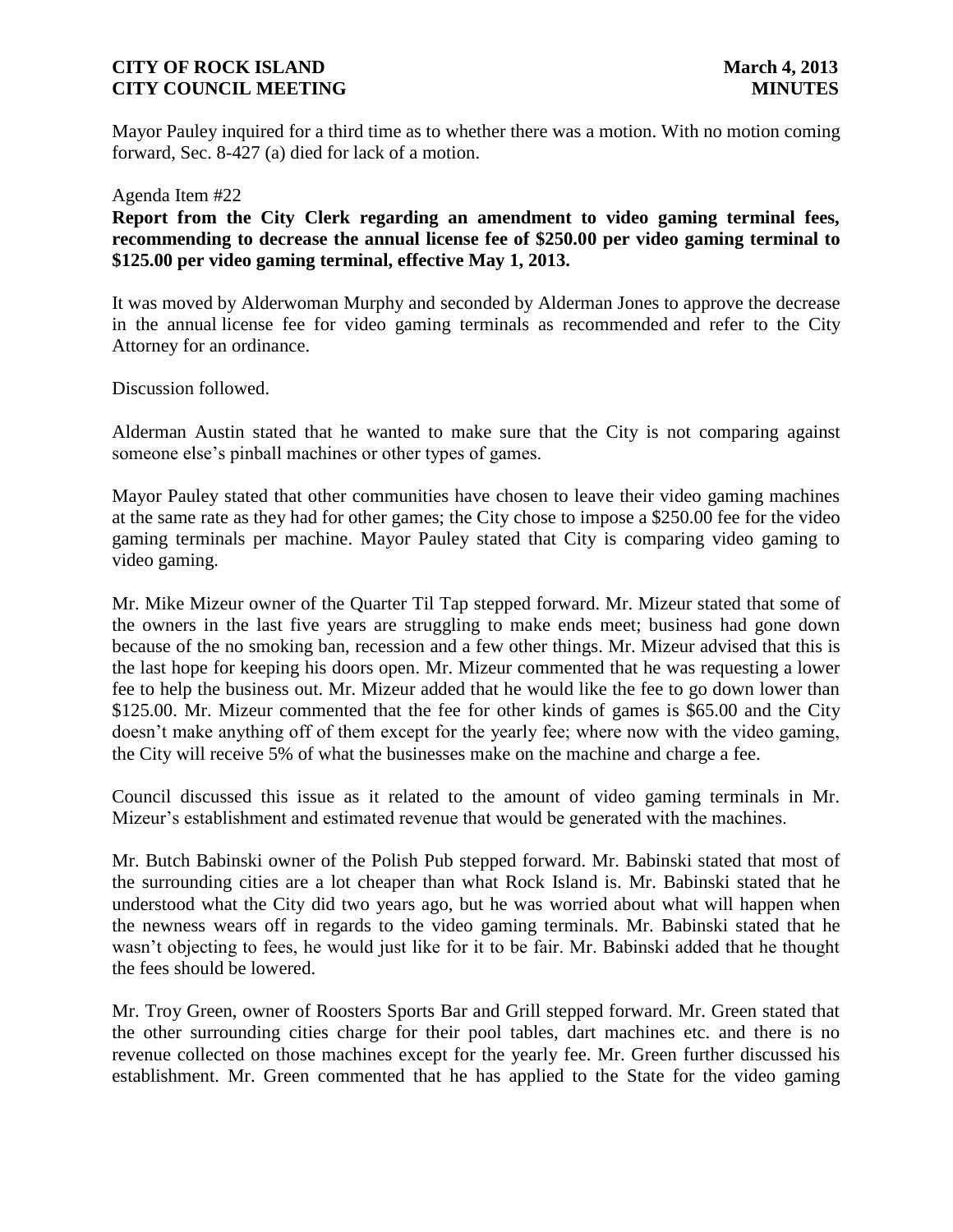terminals. Mr. Green added that the City will be collecting 5% of the revenue on the machines and there shouldn't be a fee on the video gaming terminals.

After discussion, Alderman Tollenaer made a motion to table Agenda Item #22 and Alderman Conroy seconded. The motion carried by the following Aye and No vote; those voting Aye being; Alderman Brooks, Alderman Conroy, Alderman Foley and Alderman Tollenaer; those voting No, Alderwoman Murphy, Alderman Austin and Alderman Jones.

### **Agenda Item #23, Agenda Item #24 and Agenda Item #25**

Alderman Conroy moved to approve the event as recommended, subject to complying with all liquor license regulations and subject to being closed down early if noise complaints are received for Item #23 for Sunday, March  $10^{th}$ , for Item #24, March  $6^{th}$  through April 28<sup>th</sup> for outdoor entertainment and Item #25 for May 1, 2013 through April 30, 2014 for outdoor entertainment, Alderman Foley seconded. The motion carried by the following Aye and No vote; those voting Aye being; Alderwoman Murphy, Alderman Austin, Alderman Brooks, Alderman Conroy, Alderman Foley, Alderman Tollenaer and Alderman Jones; those voting No, none.

### Agenda Item #23

**Report from the City Clerk regarding a request from Martinis on the Rock to hold a fundraising event outside in their pavilion on Sunday, March 10, 2013 from noon to 9:00 pm at 4619 34th Street.** 

Agenda Item #24

**Report from the City Clerk regarding a request from Martinis on the Rock to hold live entertainment outside in their pavilion on Wednesday and Sunday nights beginning March 6 through April 28, 2013 from 8:00 pm to midnight at 4619 34th Street**.

### Agenda Item #25

**Report from the City Clerk regarding a request from Martinis on the Rock to hold live entertainment outside in their pavilion on Wednesday, Friday, Saturday and Sunday nights beginning May 1, 2013 through April 30, 2014 at 4619 34th Street.**

Agenda Item #26

**Report from the City Clerk regarding a request from Kavanaugh's Hilltop Tavern to hold their annual Green Bucket Party outside on Saturday, March 23, 2013 from 11:00 am to 5:00 pm at 1228 30th Street**.

It was moved by Alderman Jones and seconded by Alderwoman Murphy to approve the event as recommended, subject to complying with all liquor licenses regulations and subject to being closed down early if noise complaints are received. The motion carried by the following Aye and No vote; those voting Aye being; Alderwoman Murphy, Alderman Austin, Alderman Brooks, Alderman Conroy, Alderman Foley, Alderman Tollenaer and Alderman Jones; those voting No, none.